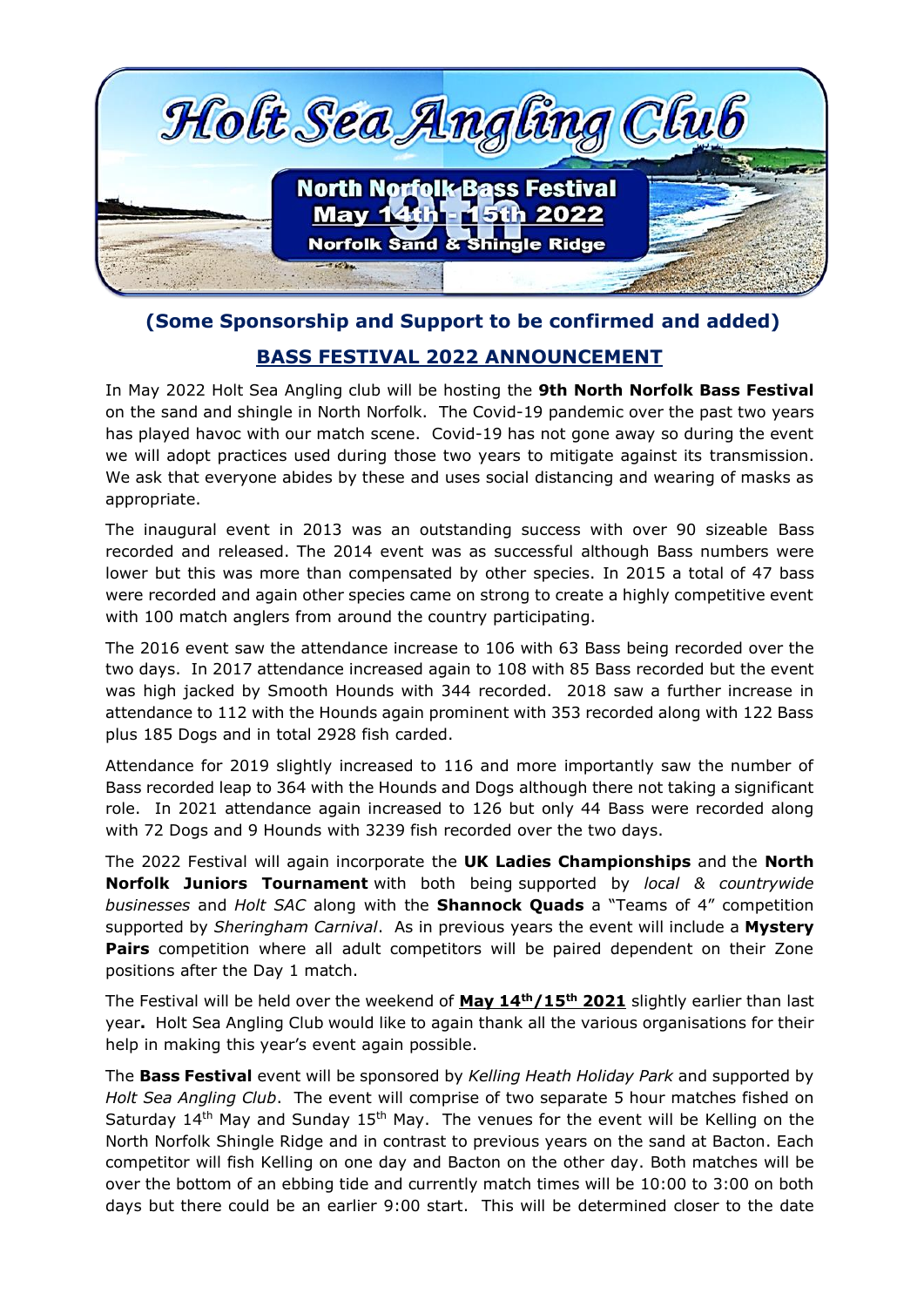and will be identified in an *Information Pack* which will be sent to each competitor who has booked.

There will be an online Facebook draw for pegs from 8:00 p.m. on the evening of Wednesday 11<sup>th</sup> May. Competitor Match Cards for both Days will then be found on Day 1 pegs so everyone can go straight to their pegs for the start of the event which means early morning travel to Norfolk will be possible.

Both matches will be catch & release and fished to Holt SAC match rules.

**As in 2017, 2018, 2019 & 2021 Holt SAC has agreed that all species will be returned and not taken for consumption for the duration of the event. This means that the Event will comply with any National Legislation regarding Bass as well as promoting the conservation of all other species. Any competitor breaking this ruling will be penalised. This ruling will apply to all the Event competitions.** 

The entry fee for the Bass Festival will be £20 for each day with an Optional Pools of £10 per day. Prize monies for each match will be for the heaviest bass, heaviest bass bag, heaviest flattie bag and heaviest overall bag. There will also be a prize donated by Kelling Heath Holiday Park for the biggest bass of the festival. Further prize categories will be added if the prize table allows. The competition will be a Penn Plus match for Penn Points as well a SAMF Qualifier for the 2023 Masters.

The **UK Ladies Championships** will be supported by *Tronixpro*. The event will follow the same logistical format as the Bass Festival regarding venues and rules, etc. Unlike previous years Ladies pegs will not be a separate grouping but will be incorporated with all the Bass Festival competitors. There will be provision for Ladies/Bass Festival double pegs where ladies and partners may fish together in both events. Ladies may also register to fish in the Ladies, Bass Festival and Junior Tournament events. Both matches will be catch & release and fished to Holt SAC match rules.

The entry fee for the Ladies event will be  $£15$  for each day but unlike previous years there will be no Ladies Optional Pools. Prize monies will be for heaviest bag of all species each day with points awarded dependent on overall Ladies' position each day. The Lady with lowest aggregate points score over the two days will be crowned Ladies Champion and will receive the *Tronixpro* perpetual shield. Other *Tronixpro* prizes will be presented to each Lady participant.

The **North Norfolk Juniors Tournament** will be supported by *Breakaway*, thanks Norman! The event will follow the same format as the Ladies event where Juniors will be fishing under real match rules and this year as for the Ladies there will be no separate grouping of Junior pegs but will be part of the main draw. Each Junior **MUST** be accompanied at all times by an adult who may or may not be fishing the Bass Festival or Ladies events. If the adult is fishing either of these events then double pegs will be assigned.

Entry will be FREE to all Juniors and is open to all Juniors across the country. There will be a perpetual shield donated by *Country Cars* for the overall Junior winner of the two days and other prizes. The overall winners will be determined as for the Ladies Competition.

The **Shannock Quads** is a "Teams of 4" competition supported by *Sheringham Carnival.*  This competition will be based on the total weight recorded by the four team members of each nominated team over the two days and the team with the highest aggregate weight will be declared the winners. In the unlikely result of a tie then total number of fish recorded will be taken into consideration. If numbers allow separate day prizes will be awarded. All Team members must participate in at least one of the other three Festival competitions.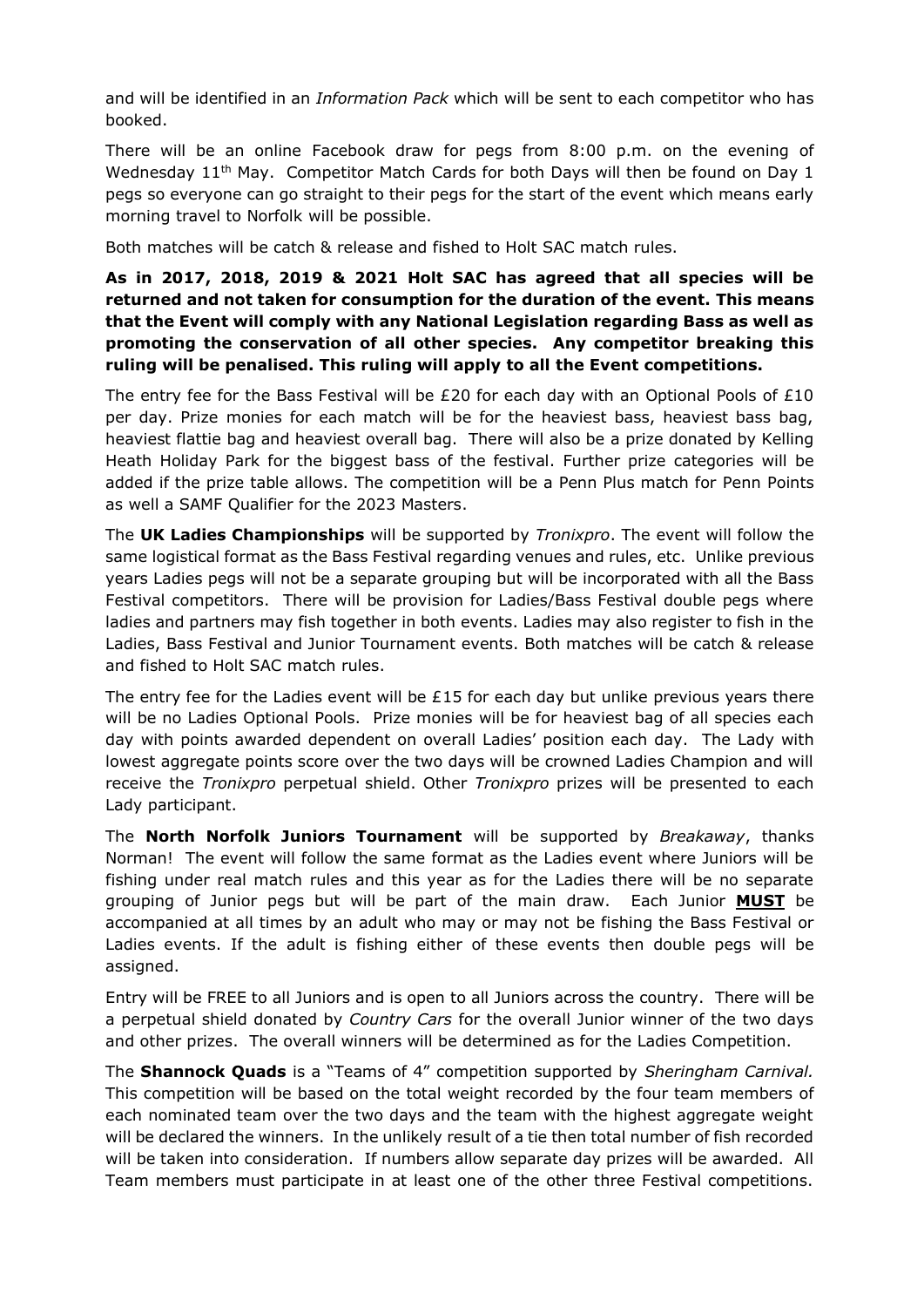Entry will be £20 per team for the full competition. Apart from the monetary pay out the winning team will receive a perpetual shield donated by *Sheringham Carnival*.

As in the past four years there will be a **Mystery Pairs** competition where adult competitors will be paired dependent on their Zone positions after the Day 1 match. The selection process will randomly pair those in the top half positions with those in the bottom half which will make for a fair an interesting final day result. The winners will be determined by the accumulation of the pairs Zone positions over the two days with the lowest scores taking the honours. The fee for this competition is embedded in the Overall fees for the competition. Number of winners will depend on the number of competitors competing.

This year's **Headquarters** will be shared between **Kelling Heath Holiday Park** and a new location, **Castaways Holiday Park** at Bacton. The latter is situated on a low cliff behind the match stretch and anyone staying there will only have to walk from their accommodation down some steps and to their peg when fishing Bacton.

At **Kelling Heath Holiday Park** we have again secured a 15% discount on 2022 rates for a short break stay over the weekend. A short break booking will commence on Friday 13th May and finish on Monday 16<sup>th</sup> May with rates still extremely competitive for this time of year. Accommodation comprises of Lodges and a number of Holiday homes which can accommodate up to 6 adults. There are plenty of restaurant facilities at the complex and there is also plenty of activity in the surrounding woodland and Kelling Heath is renowned for the amenities it provides. Holt SAC has hosted the last eight Festivals and five National Sea League Finals from this location and all have been impressed with the facilities.

This is an ideal place to bring your family, partner, etc. for a short break at the start of the summer. They can enjoy the surrounding facilities whilst you can enjoy your sport or alternatively they can join you on the beach which is just 2 to 3 miles away. Check out their website at **[www.kellingheath.co.uk](http://www.kellingheath.co.uk/)** .

The following are the short break discounted rates for this year's event and to obtain the discount bookings **MUST BE MADE BY PHONE**. When booking please quote *Bass Festival* to ensure you obtain the discount rates …

- Nightjar **£382.50** ) Holiday Home
- 2 Bed Lodge **£476.00**
- 3 Bed Lodge **£521.05**
- *Phone* … **01263 588181**
- *Location* … **NR25 7HW**

There is a limited number of the above assigned to the event and if these are all taken Kelling Heath has a sister site on the coast 6 miles away at **East Runton** called *Woodhill*  **Park** which also has a number of Holiday Homes at a slightly lower rate than above and they can also be booked through Kelling Heath. In addition, for the more open air and hardy competitors Kelling Heath also has a large number of pitches for *tourers* and *tents*. They are offering  $3$  nights for the price of  $2$  and these can also be booked as detailed above.

**Castaways Holiday Park** at Bacton has a raft of accommodation from caravans, lodges and apartments along with a small on-site hotel. They are generously providing them at a discounted rate and again bookings **MUST BE MADE BY PHONE**. When booking please quote *Bass Festival* to ensure you obtain the discount rates an examples of which are below and a full list can be found in the Holt SAC Facebook page behind the *Files* tab.

- Oyster 6 Berth Caravan **£260**
- Oyster 10 Berth Caravan **£340**… ) Sea View
- Luxury Lodge 8 Berth **£480**
- *Phone* … **01692 650436**
- *Location* … **NR12 0JB**